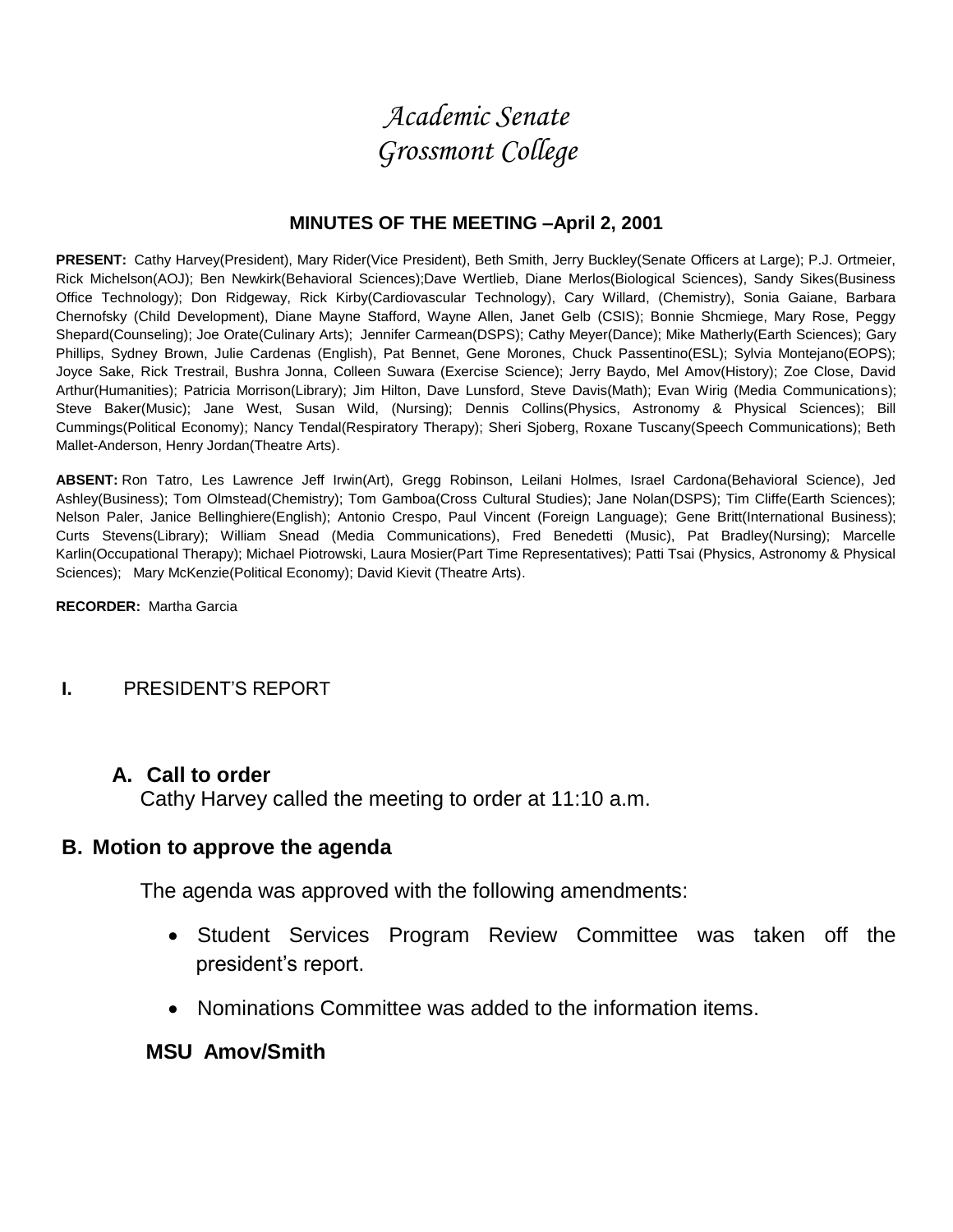#### **C. Motion to approve the minutes**

The March 19, 2001, Academic Senate minutes were approved as presented.

MSU Wertlieb/Smith

## **D. Planning and Budget Council**

Dave Lunsford informed the senate that his term as the Planning & Budget Council Co-Chair will end in June, 2001, and that a faculty member will be needed to replace him. He described the co-chair's responsibilities, the council's charge, the meeting schedule, and the Planning and Budget's relationship with other council's and committees.

## **II. ACTION ITEMS**

# **A. University Transfer Studies Degrees (UTSD)**

Cathy Harvey explained that on the March 19 senate meeting, the senate officers were charged by senators to return with a motion that would amend the UTSD as requested by the Exercise Science & Wellness Department.

After stating that discussion would be limited to fifteen minutes and giving instructions for ballot voting, Cathy Harvey asked that the following motion be put on the table for discussion as an amendment to the original UTSD.

# *A ONE TO 1.5 UNIT COURSE IN THE DISCIPLINE OF EXERCISE SCIENCE AND WELLNESS, CHOSEN BY THE PROSPECTIVE TRANSFER STUDENT FROM THE FOLLOWING FITNESS/ORIENTED CLASSES:*

## *TOTAL BODY FITNESS WEIGHT TRAINING*

#### *AEROBIC FITNESS & WEIGHT TRAINING AEROBIC WALKING FOR FITNESS/WELLNESS AEROBIC DANCE EXERCISE*

## *LAP SWIMMING FOR HEALTH & FITNESS*

#### *SENIOR FITNESS & WELLNESS ADAPTIVE AEROBIC FITNESS OR*

*TWO ACTIVITY COURSES TAKEN FROM THE AREA OF DANCE OR EXERCISE AS DESCRIBED IN THE GROSSMONT COLLEGE ASSOCIATE DEGREE PACKAGE.*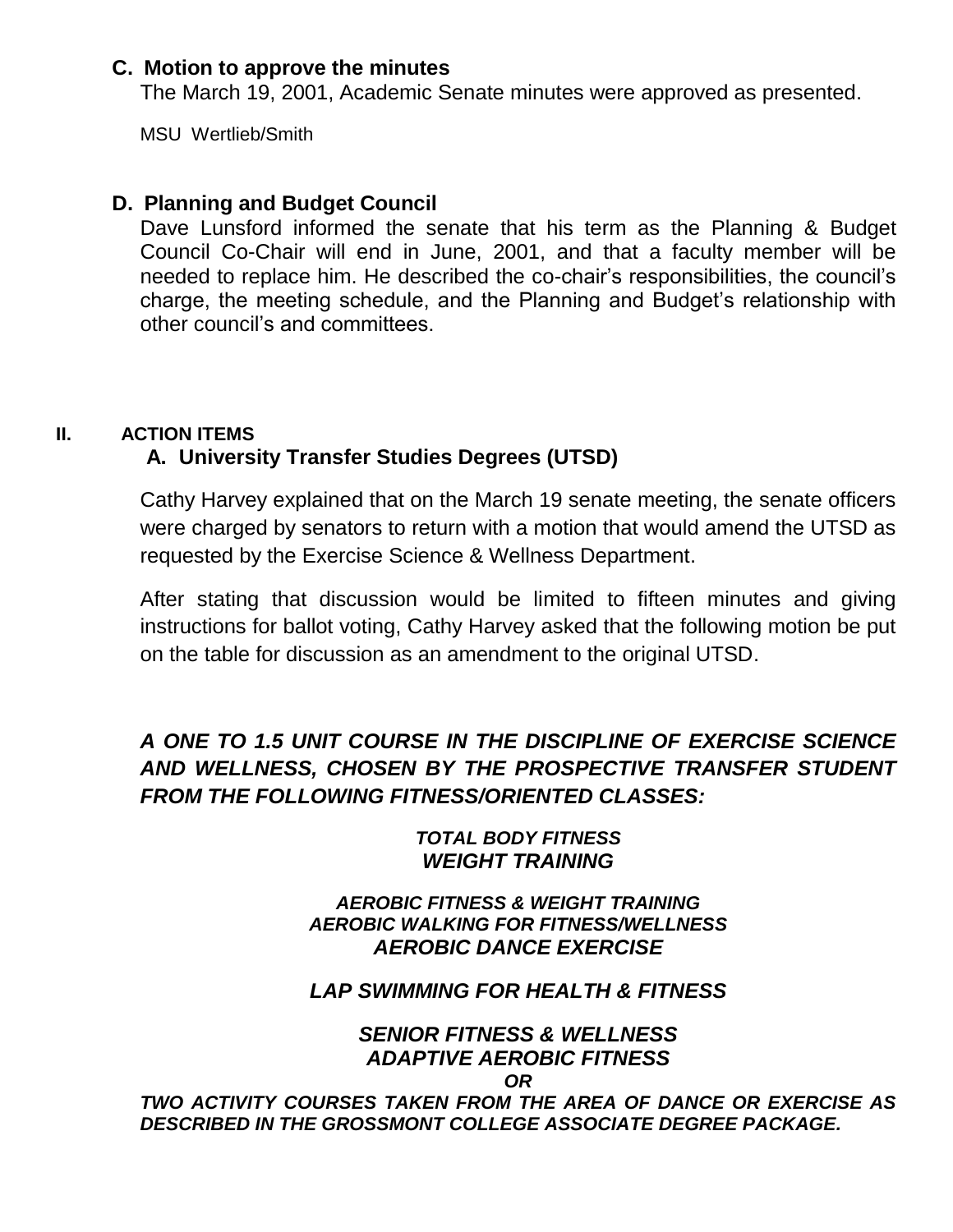**YES Vote -** Supports the Exercise Science & Wellness proposal

**NO Vote -** Supports the original Curriculum Committee proposal

Discussion followed and the results were as follows:

- **33 No**
- **25 Yes**

**The University Transfer Studies Degree was accepted in its original form.**

# **B. Academic Rank**

William Bornhorst for Emeritus Status

## **M/S/U Amov/Smith**

# **III. INFORMATION ITEMS**

## **A. Nominations Committee**

Patricia Morrison presented an update of the senate officers and adjunct nominations as follows:

Academic Senate Slate of Senate Officer Nominees

- Mary Rider Vice President/Counseling
- $\bullet$  Beth Smith Officer at Large/Math
- Jerry Buckley Officer at Large/Cardiovascular Technology
- Sheri Sjoberg Officer at Large/Communications

Academic Senate Slate of Adjunct Nominees

- Kristen Maria Reichardt English/ESL
- Nate Scharff Business & Professional Studies
- Bushra Jonna Exercise Science & Wellness
- John Mercurio Political Economy
- 

## **B. Student Health Fee**

Peter White informed the senate that at the April 17 Board of Trustees meeting, he will request authorization to raise the mandatory student health fee from \$11.00 to \$12.00 dollars per regular semester and from \$8.00 to \$9.00 dollars per summer session. One of the reasons for the fee increase is that the student services have been expanded over the last few years. Another reason is that the number of students exempt from paying the student health fee because of their financial aid status is increasing. Grossmont College is getting to a point where the cost for